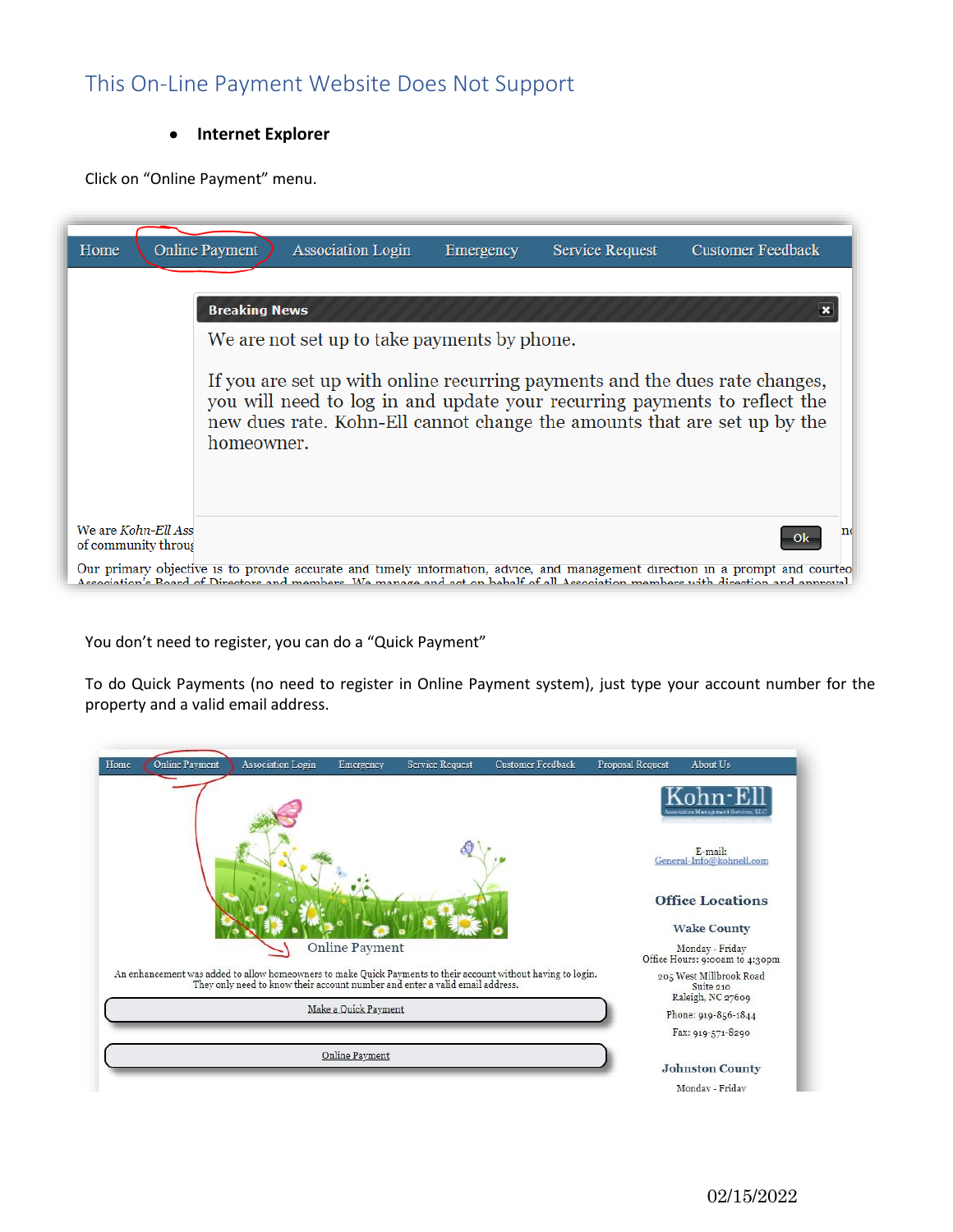Your "Homeowner Account Number (ID)" is your account number with us.

| <b>Next</b> |  |
|-------------|--|
|             |  |

| <b>Quick Payment</b>                                                                                                                              |                                   |                                                                |          |  |  |  |  |
|---------------------------------------------------------------------------------------------------------------------------------------------------|-----------------------------------|----------------------------------------------------------------|----------|--|--|--|--|
| The account number entered exists for more than one association. Please choose your<br>association before proceeding to the Quick Payment screen. |                                   |                                                                |          |  |  |  |  |
| Association                                                                                                                                       | Account<br>Number                 | Name                                                           | Select   |  |  |  |  |
| Charleston Ridge Townhomes<br>Association                                                                                                         | 739 - Paul<br>(Previous<br>Owner) | Mona D.                                                        | Continue |  |  |  |  |
| Charleston Ridge Townhomes<br>Association                                                                                                         | 7390                              | Sally <b>Exercise</b><br><b>CONTINUES IN THE REAL PROPERTY</b> | Continue |  |  |  |  |
|                                                                                                                                                   | <b>Close</b>                      |                                                                |          |  |  |  |  |

Click "Continue" button in row with your name

Fill up the form and follow the instructions to make a payment.

You'll receive a confirmation number via email.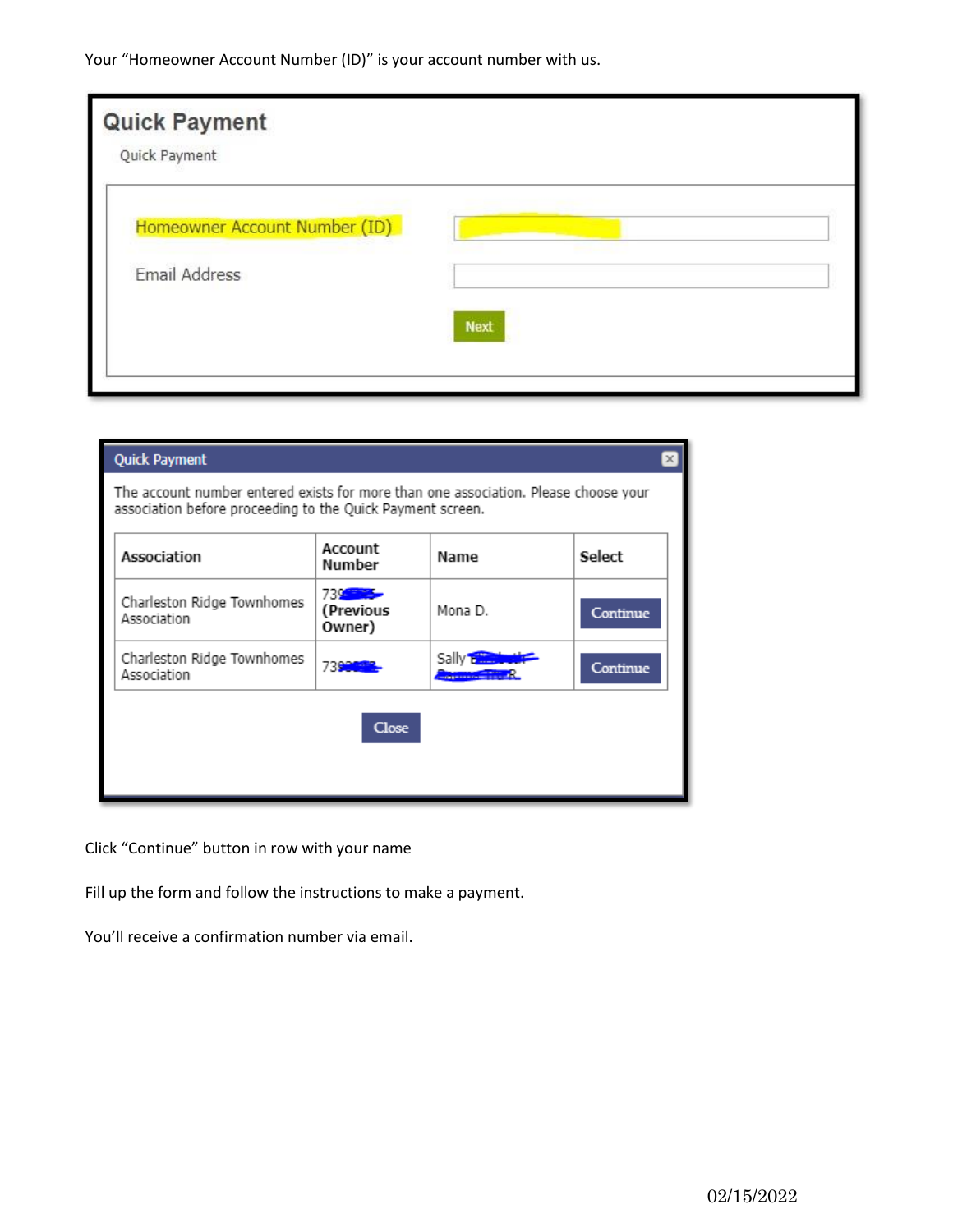# If you selected "Online Payment"



First register as a user to make online payments. Click on the Register Box next to the Login Box on right side of the screen. You only need to register one time.

We will validate your information and send a confirmation email from [DoNotReply@cincsystems.net](mailto:DoNotReply@cincsystems.net) with a link to setup your new password for log-in. This e-mail may go to your spam folder so please check there.

Your login in name is your email address and the password is case sensitive.

You can now set up your payment using e-check or credit card. All major credit cards and e-checks can be used for payment. A convenience fee will be charged for credit card payments and e-check payments made through the online portal.

### **Setting Up Your On-Line Payment**

#### **You can only register and set up payments for one property at a time. To set up payments for more than one property**

Once the first property registration is complete you can select "My Profile" (at the bottom of the profile screen), and click "Register an Additional Property" if you want to set up payments for more than one property. Note each property has a different account number so make sure you use the correct different account number for each property you register.

#### **Frequency of Dues Payments**

- Annual Dues require the entire statement amount due is paid in One Annual Payment. The payment frequency is once per year.
- Semi-Annual Dues require entire statement amount due is paid. You will receive two statements per year. The payment frequency is twice per year.
- Quarterly Dues require entire statement amount due is paid. You will receive four statements per year for four quarterly payments. The payment frequency is four per year.
- Monthly Dues require entire statement amount due is paid. You will not receive statements. The payment frequency is twelve times per year